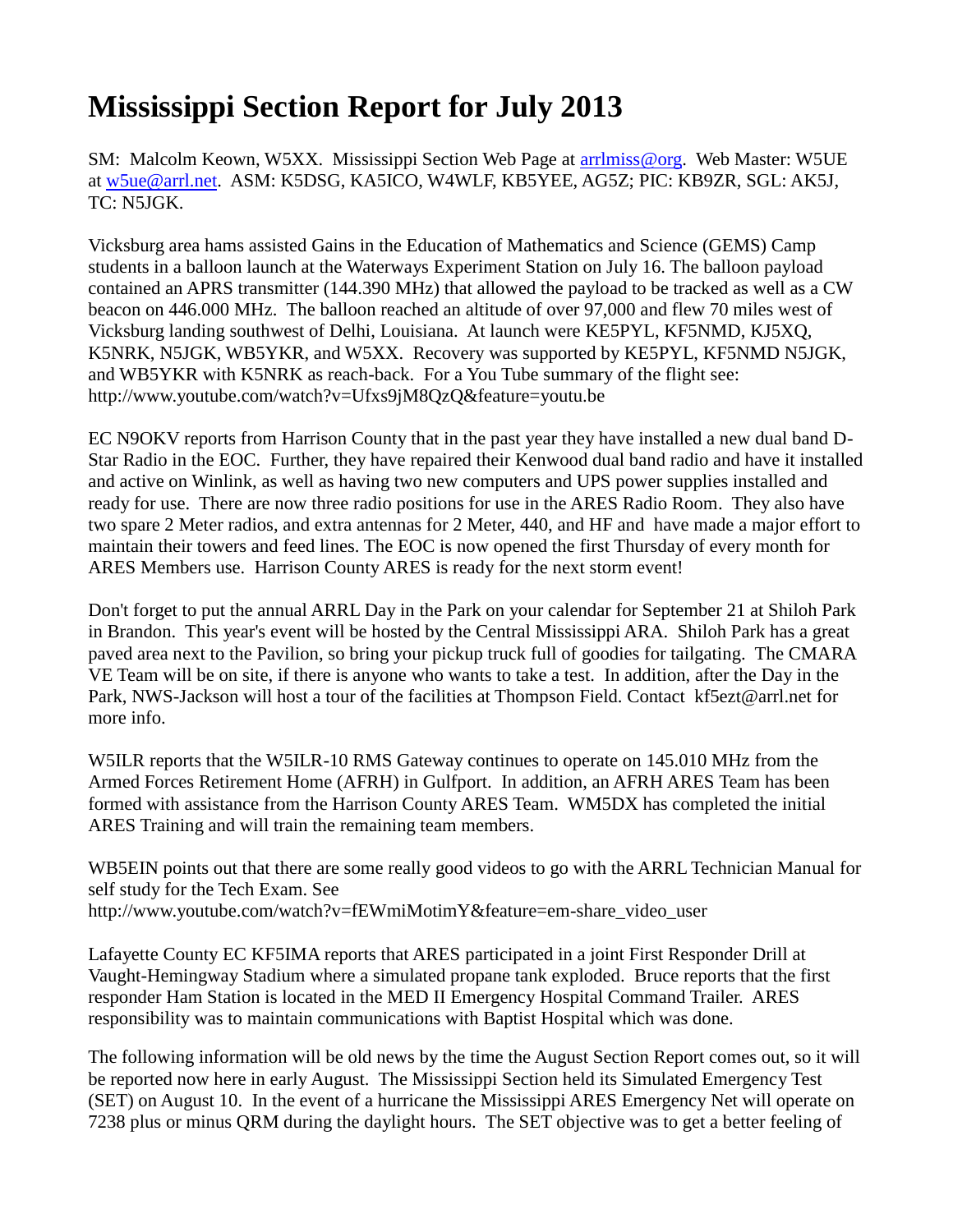what we could be up against propagation wise on 40 and to check 40 meter station equipment operation.

The ARES Emergency Net conducted sessions at 9 AM, 1 PM, and 4 PM with W5XX as NCS. The 9AM Session was bad news propagation wise. Only 13 stations were able to check in with the NCS with many of them by relay from W1DVZ in San Antonio; however on the plus side 6 stations checked in via Winlink. The 1 PM session was great; 36 stations checked in from around the state and for the most part every one seemed to be able to hear everyone else (2 Winlink Checkins). At 4 PM 30 stations checked in; however, the long skip was starting to come in along with bad QSB and relays to the NCS were necessary with help from W5MLO (1 Winlink checkin).

During a well behaved Sunspot Cycle Peak 40 meters is usually rock solid for short range communications during most of the daylight hours; however, this is not a well behaved Sunspot Cycle Peak. The lessons learned from this SET is that 40 Meters can probably only be counted on for in state communications from late morning until late afternoon. Although this is only one data point, this should be kept in mind if we need to activate an Emergency Net on 40.

Several Counties conducted local SETs parallel with the Section SET. Their results will be noted in next month's Section Report when the August EC Reports come in.

Welcome to the following new Hams in Mississippi in July: KF5WJA, Shawn – Lumberton; KF5WHB, Robert – Mathiston; KF5WHO, Linda – Madison; KF5WHP, Jeffrey – Vicksburg; KF5WKZ, Mark – Corinth; KF5WNQ, Andrew – Olive Branch; KF5WNY, William – Houston; and KF5WQD, Darrell – Pearl.

Also welcome to the following new ARRL Members in July: KE5AJF – Maben; WE5BEE – Steens: N5KZK – Waveland; WE5ROK – Steens; KF5TNV – Pearl; KF5VPB – Ridgeland; KF5VPD – Madison; KF5VPG – Madison; and KE5YZC – Batesville. As of July 31, Mississippi had 1,136 ARRL Members. No change from last month. Thanks to all who promote ARRL Membership!

Congratulations to to the following on their upgrades: KF5GFD – Lumberton; KC5NMB – Columbus; KF5SDB - Olive Branch; KF5SQB – Gulfport; KF5TJK – Diamondhead; KF5TMM – Amory; KF5TQG – Brookhaven; and KF5UFB – Corinth.

Lee County EC K5TV has relocated to Itawamba County. WA5TEF has taken over as EC. Welcome aboard, Jim!

DEC/EC Monthly Reports for July 2013: WB5CON (NE MS/Alcorn), KB5EZT (Rankin), AE5FE (Lauderdale/Clarke), N5KDA (Adams), KE5KTU (Hinds), K5MOZ (Jackson), WX5N (Prentiss and Tishomingo), N9OKV (Harrison), K1REZ (Scott), WV1Q (Jasper), and KE5WJN (Pearl River).

Club Newsletter/Reports (Editor): Hattiesburg ARC (AC5E), Lowndes County ARC (AD5DO), Meridian ARC (W5MAV), Mississippi Coast ARA (KB9ZR), NE MS ARA (KB5NMB), and the Tishomingo County ARC (KU4WW).

Regret to report the passing of KB5ASR of Meridian. Bill as a long time regular checkin on the MSPN and an engineer at WTOK for 30 years.

HF Net Reports - sessions/QNI/QTC (Net Manager)